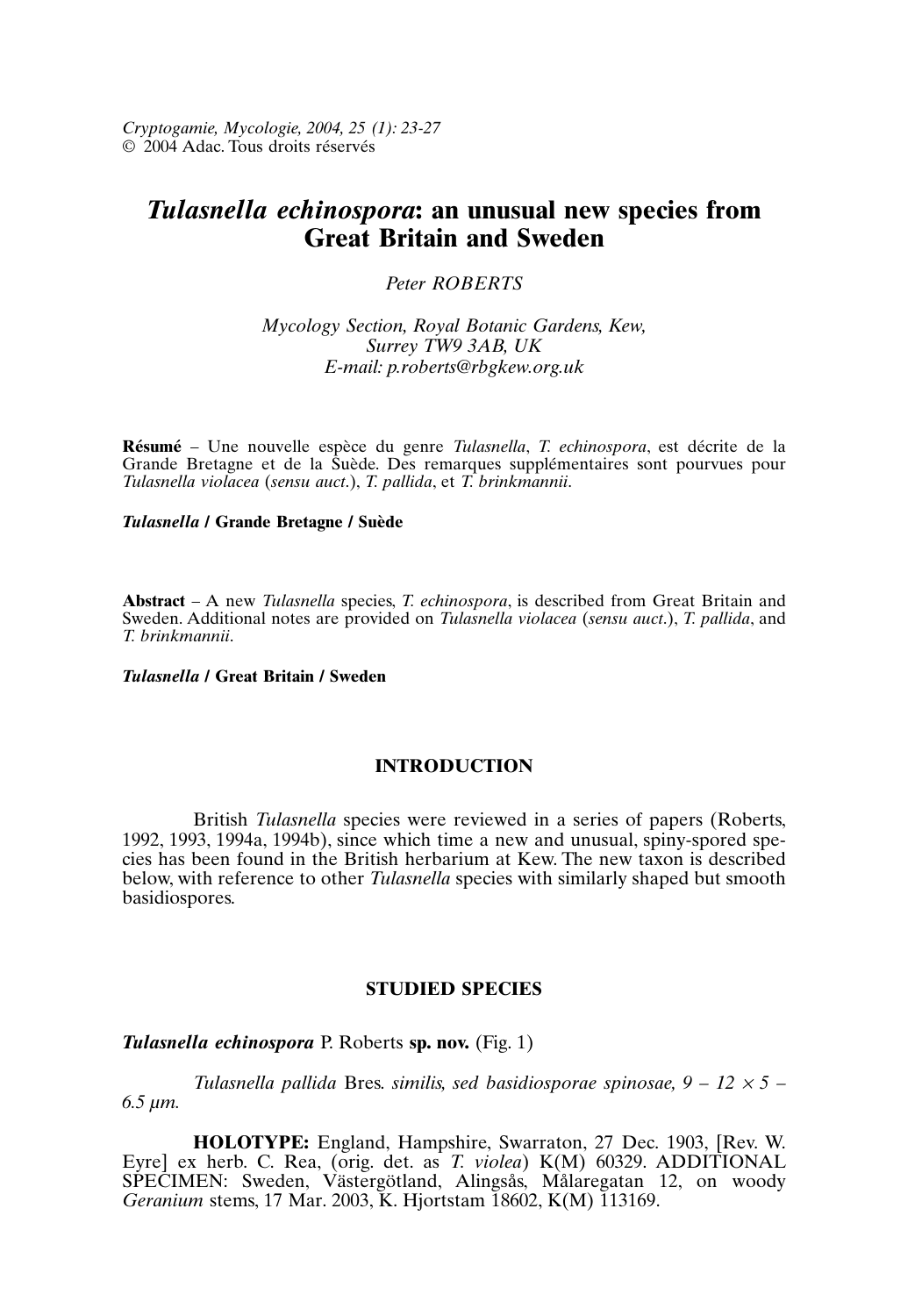

 $10 \mu m$ 

Fig. 1. *Tulasnella echinospora*. Basidium, basidiospores, and slightly thick-walled subicular hypha (holotype).

*Basidiome* effused, smooth, greyish-white when dried. *Hyphae* hyaline, 2.5-6.5 µm wide, unclamped, thin-walled in subhymenium, slightly thick-walled in subiculum. *Cystidia* absent. *Basidia* subglobose to ellipsoid, c.  $15 \times 10^{-12}$  µm. *Sterigmata* four, ellipsoid becoming fusiform and eventually cylindrical. *Basidiospores* fusiform to amygdaliform  $(Q = 1.8-2.2)$ , 9-12  $\times$  5-6.5 µm, many with sparse but distinct, acute spines 0.5-1.5 µm long.

An undescribed Taiwanese *Tulasnella* species with spiny spores was mentioned without comment in Langer (1994: p. 356), otherwise all known *Tulasnella* species are smooth-spored. Microscopic mounts taken from the holotype of *Tulasnella echinospora* contain a proportion of spiny spores, but some are smooth, suggesting that the spines only develop on older basidiospores after they are released from the sterigmata. Apart from the large and clearly visible spines (Fig. 1), the basidiospores of *Tulasnella echinospora* are very similar to those of *T. pallida* (below).

Curiously, after a first draft of this paper had been prepared, Dr Kurt Hjortstam sent in a second collection of *Tulasnella echinospora* from Sweden, almost 100 years after the holotype. The material is very similar, with some basidiospores smooth, some spiny.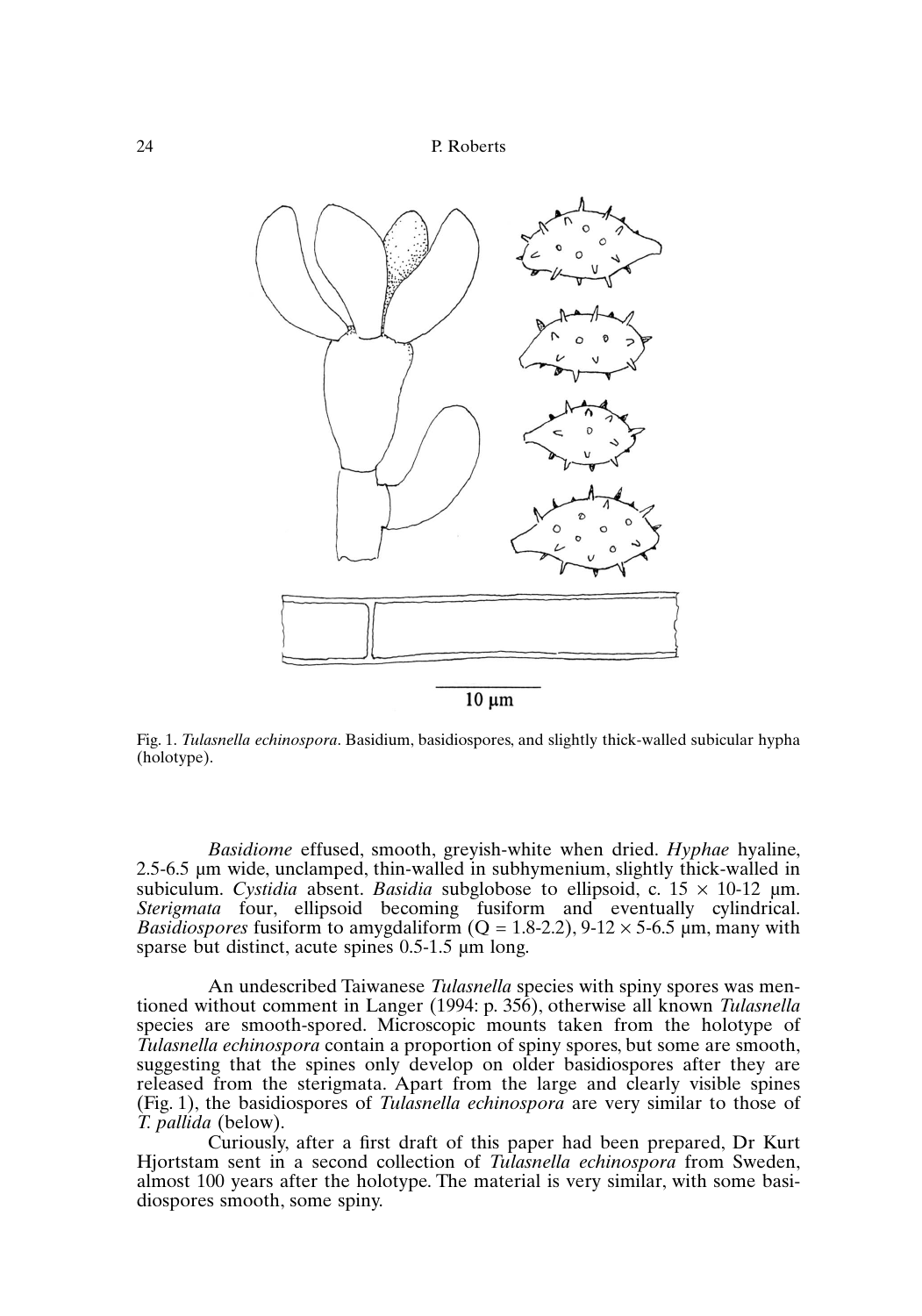*Tulasnella echinospora*: an unusual new species from Great Britain and Sweden 25



Fig. 2. *Tulasnella pallida*. Basidiospores: top left (four spores) Bovey, K(M) 42560; top right (four spores) Orley, K(M) 32879; bottom left (four spores) Esher, K(M) 60237; bottom right (four spores) Norway,  $K(M)$  58311.

## *Tulasnella pallida* Bres., *Ann. Mycol.* 1: 122 (1903) (Fig. 2) *Tulasnella violacea* (Johan-Olsen) Juel, *Bihang till K. Svenska Vet.-Akad. Handl*. 23, Afd III, 12: 22 (1897) [*nom. dub*.; *sensu auct*. *pro parte*]

*Basidiomes* effused, dull violaceous to pink when fresh, greyish-white when dried. *Hyphae* hyaline, 2.5-6.5 µm wide, unclamped, thin-walled in subhymenium, slightly thick-walled in subiculum. *Cystidia* absent. *Basidia* subglobose to ellipsoid, 15-17 × 10-12 µm, sometimes with short stem. *Sterigmata* four, ellipsoid becoming fusiform and eventually cylindrical. *Basidiospores* fusiform to amygdaliform, some occasionally oblong  $(Q = 1.4-2.8)$ ,  $(7.0 - 9.5-15.5 \times 5-6.5 \mu m$ , smooth, somewhat similar to those of *T. calospora* (Boud.) Juel but distinctly shorter.

SPECIMENS EXAMINED: BALEARIC ISLANDS: Majorca, Bosc de Monnaber, on fallen wood, 13 Nov. 1992, P. Roberts 585, K(M) 26146; BELARUS: Belovezhskaya Pushtsha Res., Korolevomostorskoji, on fallen *Betula* branch, 24 Sep. 1969, E. Parmasto 54043, K(M) 46269; ENGLAND: Devon, Bovey Tracey, Great Plantation, on fallen coppice pole, 17 Nov. 1996, P. Roberts, K(M) 42560; Devon, Ipplepen, Orley Common, on fallen wood, 9 Dec. 1995, P. Roberts, K(M) 32879; Surrey, Esher Common, Winterdown Wood, on dead *Epilobium* stems, 21 Feb. 1999, P. Roberts, K(M) 60237; Surrey, Kew, Royal Botanic Gardens, Herbarium grounds, on (?)*Tilia*, anon., 1912, (orig. det. D.P. Rogers as *T. violacea*) K(M) 46262; NORWAY: Akershus, Drömtorp Gård (100 m SE of), on basidiomes of *Ischnoderma benzoinum*, 9 Jul. 1950, J. Stordal m4104,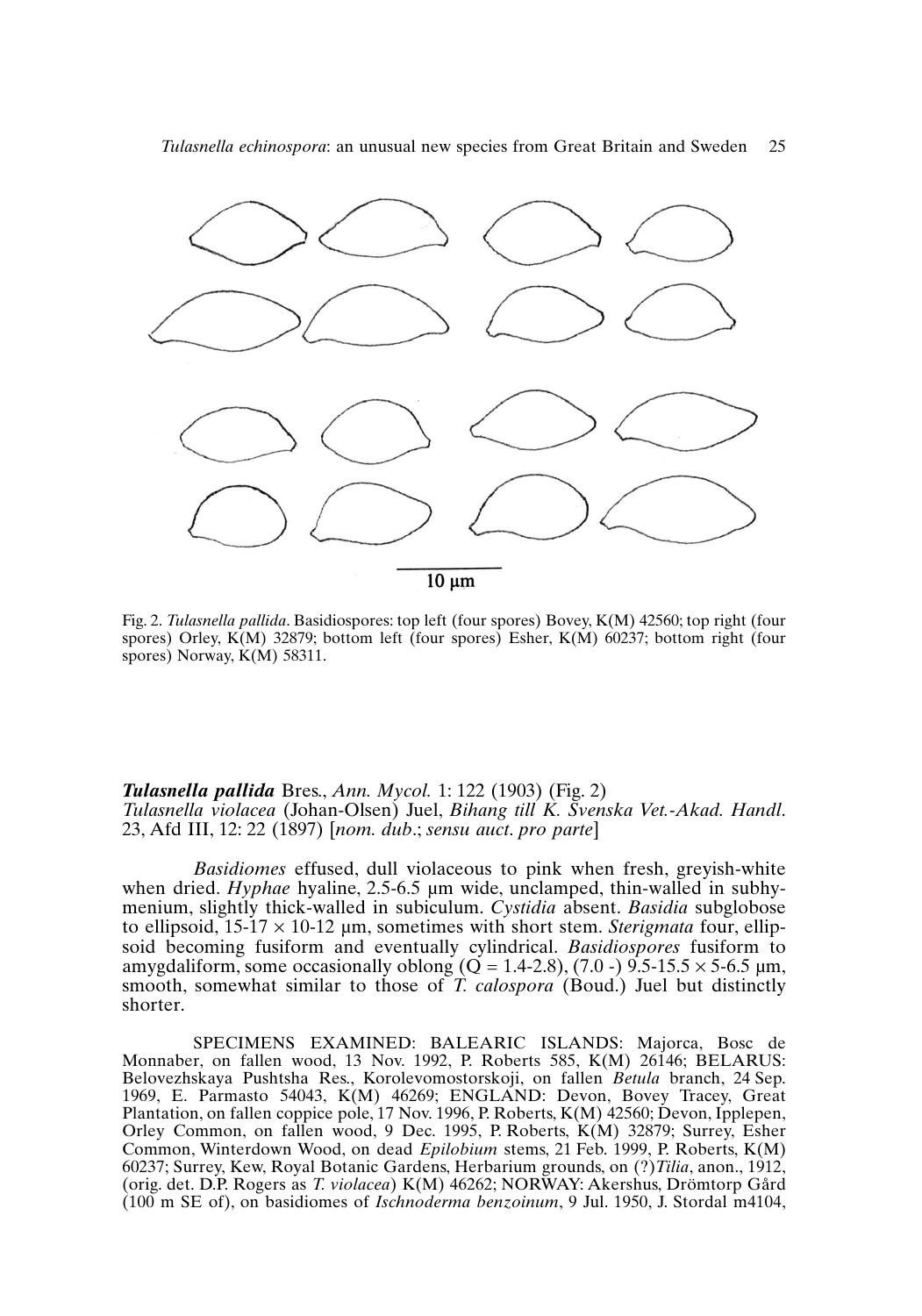



Fig. 3. *Tulasnella brinkmannii.* Basidiospores, Hertfordshire, K(M) 59776.

K(M) 58311; USA: Iowa, Iowa City, on wood, 24 Apr. 1932, D.P. Rogers, (as *T. violacea*) K(M) 55558.

Roberts (1994b) demonstrated that *Tulasnella violacea* was a *nomen dubium*, lacking an adequate description or type specimen, and that the name could equally be applied to *Tulasnella pallida* (with broadly fusiform basidiospores) or *T. brinkmannii* Bres. (with narrowly fusiform basidospores). Van de Put & Antonissen (1996) noted this, but described and illustrated under the name "*Tulasnella violacea*" a taxon with intermediate spores which they considered distinct.

Examination of several new collections reveals a wide range of basidiospore sizes and shapes amongst the fusiform-spored *Tulasnella* taxa (Fig. 2). As originally described, *Tulasnella pallida* has weakly fusiform basidiospores up to 10.5 (- 12) µm long (illustrated from the type collection in Roberts, 1994b). However, in subsequent collections the basidiospores are often longer (up to 16 µm) and more distinctly fusiform. It was initially thought that two taxa, one short-spored (*T. pallida sensu stricto*) and one longer-spored ("*T. violacea*" *sensu* Van de Put & Antonissen), could be differentiated on micro-morphological grounds, but there seem to be too many intermediates to support such a split. Accordingly all the collections cited above are here referred to *Tulasnella pallida*.

*Tulasnella calospora* typically has much larger basidiospores, 16-30 µm long (illustrated in Roberts, 1994a), and as such appears distinct.

*Tulasnella brinkmannii* has spores which are considerably narrower (illustrated from the type collection in Roberts, 1994a). A new British collection (England, Hertfordshire, Luffenhall, on old *Pteridium* stem, 6 Jan. 1999, K. Robinson, K(M) 59776) is referable to this species (Fig. 3), but an earlier British collection, tentatively referred to *Tulasnella brinkmannii* in Roberts (1994a) is, on re-examination, *T. calospora*.